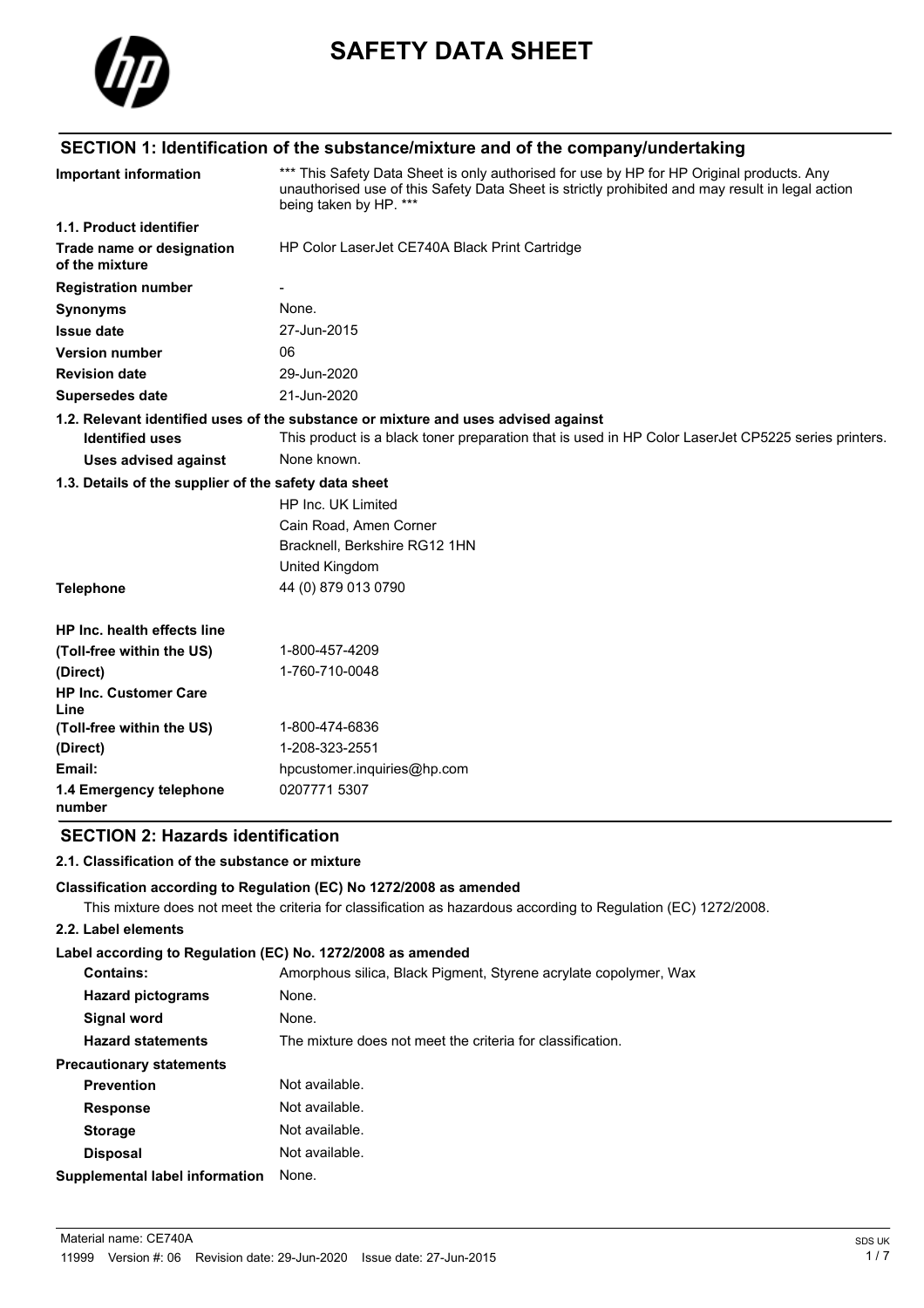This preparation contains no component classified as Persistent, Bioaccumulative, and Toxic (PBT) or very Persistent and very Bioaccumulative (vPvB) as defined under Regulation (EC) 1907/2006.

Carbon black is classified by the IARC as a Group 2B carcinogen (the substance is possibly carcinogenic to humans). Carbon black in this preparation, due to its bound form, does not present this carcinogenic risk. None of the other ingredients in this preparation are classified as carcinogens according to ACGIH, EU, IARC, MAK, NTP or OSHA.

#### **SECTION 3: Composition/information on ingredients**

#### **3.2. Mixtures**

### **General information**

| <b>Chemical name</b>                     | %      |                        | CAS-No. / EC No. REACH Registration No. | Index No. | <b>Notes</b> |
|------------------------------------------|--------|------------------------|-----------------------------------------|-----------|--------------|
| Styrene acrylate copolymer               | < 85   | <b>Trade Secret</b>    | $\overline{\phantom{0}}$                |           |              |
| <b>Classification:</b><br>-              |        |                        |                                         |           |              |
| <b>Black Pigment</b>                     | ~10    | Proprietary            | 01-2119384822-32-XXXX                   |           |              |
| <b>Classification:</b><br>$\blacksquare$ |        |                        |                                         |           |              |
| Wax                                      | $<$ 10 | <b>Trade Secret</b>    | $\qquad \qquad$                         |           |              |
|                                          |        |                        |                                         |           |              |
| <b>Classification:</b>                   |        |                        |                                         |           |              |
| Amorphous silica                         | $3$    | 7631-86-9<br>231-545-4 | 01-2119379499-16-xxxx                   | -         |              |
| <b>Classification:</b><br>-              |        |                        |                                         |           |              |

#### **SECTION 4: First aid measures**

**General information** Not available.

| 4.1. Description of first aid measures                                                |                                                                                                                                                                                                   |  |
|---------------------------------------------------------------------------------------|---------------------------------------------------------------------------------------------------------------------------------------------------------------------------------------------------|--|
| <b>Inhalation</b>                                                                     | Move person to fresh air immediately. If irritation persists, consult a physician.                                                                                                                |  |
| <b>Skin contact</b>                                                                   | Wash affected areas thoroughly with mild soap and water. Get medical attention if irritation<br>develops or persists.                                                                             |  |
| Eye contact                                                                           | Do not rub eyes. Immediately flush with large amounts of clean, warm water (low pressure) for at<br>least 15 minutes or until particles are removed. If irritation persists, consult a physician. |  |
| Ingestion                                                                             | Rinse mouth out with water. Drink one to two glasses of water. If symptoms occur, consult a<br>physician.                                                                                         |  |
| 4.2. Most important symptoms<br>and effects, both acute and<br>delayed                | Not available.                                                                                                                                                                                    |  |
| 4.3. Indication of any<br>immediate medical attention<br>and special treatment needed | Not available.                                                                                                                                                                                    |  |

#### **SECTION 5: Firefighting measures**

| <b>General fire hazards</b>                                   | Not available.                                                                                                         |
|---------------------------------------------------------------|------------------------------------------------------------------------------------------------------------------------|
| 5.1. Extinguishing media                                      |                                                                                                                        |
| Suitable extinguishing<br>media                               | CO <sub>2</sub> , water, or dry chemical                                                                               |
| Unsuitable extinguishing<br>media                             | None known.                                                                                                            |
| 5.2. Special hazards arising<br>from the substance or mixture | Like most organic material in powder form, toner can form explosive dust-air mixtures when finely<br>dispersed in air. |
| 5.3. Advice for firefighters                                  |                                                                                                                        |
| <b>Special protective</b><br>equipment for firefighters       | Not available.                                                                                                         |
| Special fire fighting<br>procedures                           | If fire occurs in the printer, treat as an electrical fire.                                                            |
| <b>Specific methods</b>                                       | None established.                                                                                                      |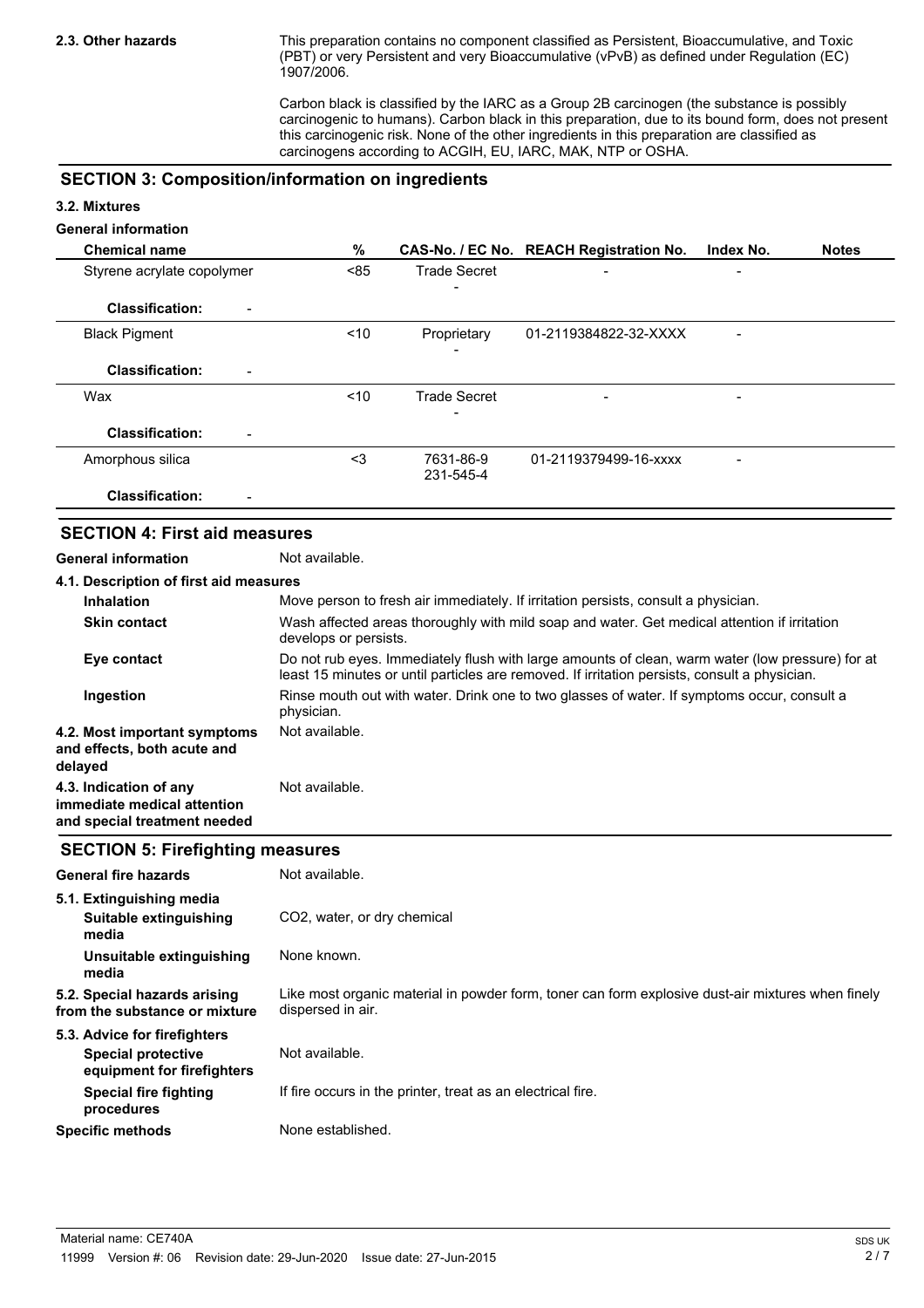## **SECTION 6: Accidental release measures**

|                                                              | 6.1. Personal precautions, protective equipment and emergency procedures                                                                                                                                                                                                                                                             |  |  |
|--------------------------------------------------------------|--------------------------------------------------------------------------------------------------------------------------------------------------------------------------------------------------------------------------------------------------------------------------------------------------------------------------------------|--|--|
| For non-emergency<br>personnel                               | Minimize dust generation and accumulation.                                                                                                                                                                                                                                                                                           |  |  |
| For emergency responders                                     | Not available.                                                                                                                                                                                                                                                                                                                       |  |  |
| 6.2. Environmental precautions                               | Do not flush into surface water or sanitary sewer system. See also section 13 Disposal<br>considerations.                                                                                                                                                                                                                            |  |  |
| 6.3. Methods and material for<br>containment and cleaning up | Slowly vacuum or sweep the material into a bag or other sealed container. Clean remainder with a<br>damp cloth or vacuum cleaner. If a vacuum is used, the motor must be rated as dust<br>explosion-proof. Fine powder can form explosive dust-air mixtures. Dispose of in compliance with<br>federal, state, and local regulations. |  |  |
| 6.4. Reference to other<br>sections                          | Not available.                                                                                                                                                                                                                                                                                                                       |  |  |
| <b>SECTION 7: Handling and storage</b>                       |                                                                                                                                                                                                                                                                                                                                      |  |  |
| 7.1. Precautions for safe<br>handling                        | Keep out of the reach of children. Avoid inhalation of dust and contact with skin and eyes. Use with<br>adequate ventilation. Keep away from excessive heat, sparks, and open flames.                                                                                                                                                |  |  |

|                                                                         | and dance recommendent reads arrangement acceptance thems in the second about the contract                                      |
|-------------------------------------------------------------------------|---------------------------------------------------------------------------------------------------------------------------------|
| 7.2. Conditions for safe<br>storage, including any<br>incompatibilities | Keep out of the reach of children. Keep tightly closed and dry. Store at room temperature. Store<br>away from strong oxidizers. |
|                                                                         |                                                                                                                                 |

#### **7.3. Specific end use(s)** Not available.

## **SECTION 8: Exposure controls/personal protection**

#### **8.1. Control parameters**

#### **Occupational exposure limits**

| UK. EH40 Workplace Exposure Limits (WELs) |             |                    |  |
|-------------------------------------------|-------------|--------------------|--|
| <b>Components</b>                         | <b>Type</b> | Value              |  |
| <b>Black Pigment</b>                      | <b>STEL</b> | 7 mg/m3            |  |
|                                           | <b>TWA</b>  | $3.5 \text{ mg/m}$ |  |
|                                           |             |                    |  |

# **Biological limit values** No biological exposure limits noted for the ingredient(s).

**Recommended monitoring** Not available.

# **procedures**

#### **Derived no effect levels (DNELs)**

**Skin protection**

| <b>Components</b>                          | <b>Type</b>                                                                           | Route                                                                                          | <b>Value</b>                         | Form               |  |  |
|--------------------------------------------|---------------------------------------------------------------------------------------|------------------------------------------------------------------------------------------------|--------------------------------------|--------------------|--|--|
| <b>Black Pigment</b>                       | Consumers                                                                             | Inhalation                                                                                     | $1.75$ mg/m $3$                      | Local long term    |  |  |
|                                            |                                                                                       | Inhalation                                                                                     | $0.06$ mg/m $3$                      | Systemic long term |  |  |
|                                            | Workers                                                                               | Inhalation                                                                                     | $2$ mg/m $3$                         | Local long term    |  |  |
|                                            |                                                                                       | Inhalation                                                                                     | 1 mg/m $3$                           | Systemic long term |  |  |
| Predicted no effect concentrations (PNECs) |                                                                                       |                                                                                                |                                      |                    |  |  |
| <b>Components</b>                          | Type                                                                                  | Route                                                                                          | <b>Value</b>                         | <b>Form</b>        |  |  |
| <b>Black Pigment</b>                       | Not applicable                                                                        | Freshwater<br>Marine water                                                                     | $5 \text{ mq/l}$<br>$5 \text{ mq/l}$ |                    |  |  |
| <b>Exposure guidelines</b>                 | , 5 mg/m3 (Respirable Fraction)                                                       |                                                                                                |                                      |                    |  |  |
|                                            | , 3 mg/m3 (Respirable Particulate)                                                    |                                                                                                |                                      |                    |  |  |
|                                            | mg/m3                                                                                 | Amorphous silica: USA OSHA (TWA/PEL): 20 mppcf 80 (mg/m3)/%SiO2, ACGIH (TWA/TLV): 10           |                                      |                    |  |  |
|                                            |                                                                                       | TRGS 900 (Luftgrenzwert) - 10 mg/m3 (Einatembare partikel), 3 mg/m3 (Alveolengängige fraktion) |                                      |                    |  |  |
|                                            |                                                                                       | UK WEL: 10 mg/m3 (Respirable Dust), 5 mg/m3 (Inhalable Dust)                                   |                                      |                    |  |  |
| 8.2. Exposure controls                     |                                                                                       |                                                                                                |                                      |                    |  |  |
| Appropriate engineering<br>controls        | Use in a well ventilated area.                                                        |                                                                                                |                                      |                    |  |  |
|                                            | Individual protection measures, such as personal protective equipment                 |                                                                                                |                                      |                    |  |  |
| <b>General information</b>                 | No personal respiratory protective equipment required under normal conditions of use. |                                                                                                |                                      |                    |  |  |
| <b>Eye/face protection</b>                 | Not available.                                                                        |                                                                                                |                                      |                    |  |  |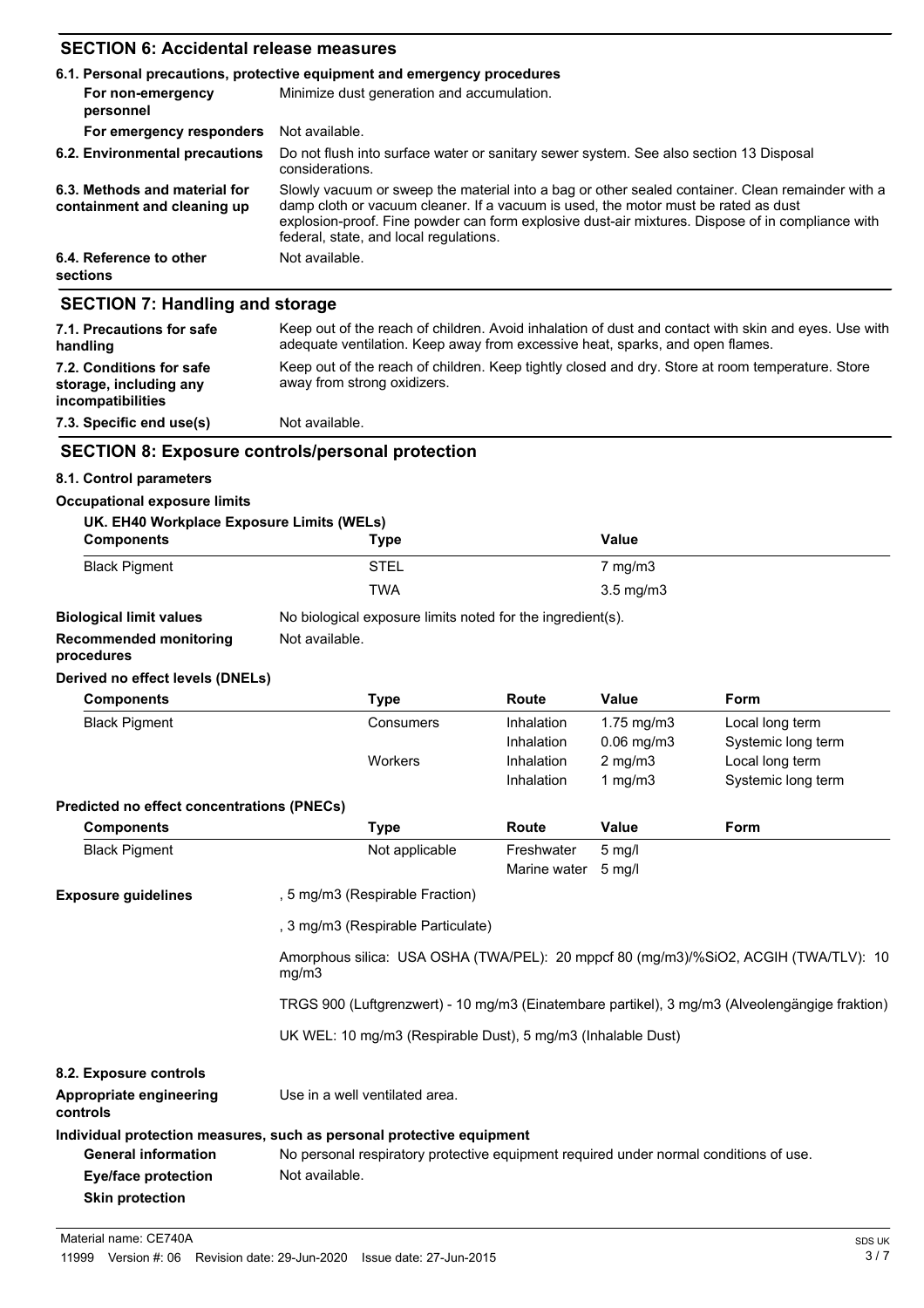| - Hand protection                         | Not available. |
|-------------------------------------------|----------------|
| - Other                                   | Not available. |
| <b>Respiratory protection</b>             | Not available. |
| <b>Thermal hazards</b>                    | Not available. |
| <b>Hygiene measures</b>                   | Not available. |
| <b>Environmental exposure</b><br>controls | Not available. |

# **SECTION 9: Physical and chemical properties**

#### **9.1. Information on basic physical and chemical properties**

| <b>Appearance</b>                                 | Fine powder                                                   |
|---------------------------------------------------|---------------------------------------------------------------|
| <b>Physical state</b>                             | Solid.                                                        |
| Form                                              | solid                                                         |
| Color                                             | Black.                                                        |
| Odor                                              | Slight plastic odor                                           |
| <b>Odor threshold</b>                             | Not available.                                                |
| рH                                                | Not applicable                                                |
| <b>Melting point/freezing point</b>               | Not available.                                                |
| Initial boiling point and boiling<br>range        | Not applicable                                                |
| <b>Flash point</b>                                | Not applicable                                                |
| <b>Evaporation rate</b>                           | Not applicable                                                |
| Flammability (solid, gas)                         | Not available.                                                |
| Upper/lower flammability or explosive limits      |                                                               |
| <b>Flammability limit - lower</b><br>(%)          | Not flammable                                                 |
| <b>Flammability limit - upper</b><br>$(\%)$       | Not available.                                                |
| Vapor pressure                                    | Not applicable                                                |
| <b>Vapor density</b>                              | Not applicable                                                |
| Solubility(ies)                                   |                                                               |
| Solubility (water)                                | Negligible in water. Partially soluble in toluene and xylene. |
| <b>Partition coefficient</b><br>(n-octanol/water) | Not available.                                                |
| <b>Auto-ignition temperature</b>                  | Not available.                                                |
| <b>Decomposition temperature</b>                  | $>= 392 °F (= 200 °C)$                                        |
| <b>Viscosity</b>                                  | Not applicable                                                |
| <b>Explosive properties</b>                       | Not available.                                                |
| <b>Oxidizing properties</b>                       | No information available.                                     |
| 9.2. Other information                            |                                                               |
| <b>Concentration</b>                              | Not applicable                                                |
| <b>Percent volatile</b>                           | Negligible                                                    |
| <b>Softening point</b>                            | 176 - 266 °F (80 - 130 °C)                                    |
| <b>Specific gravity</b>                           | $1 - 1.2$ (H2O = 1)                                           |
| VOC                                               | Not applicable                                                |

# **SECTION 10: Stability and reactivity**

| 10.1. Reactivity                            | Not available.                          |
|---------------------------------------------|-----------------------------------------|
| 10.2. Chemical stability                    | Stable under normal storage conditions. |
| 10.3. Possibility of hazardous<br>reactions | Will not occur.                         |
| 10.4. Conditions to avoid                   | Imaging Drum: Exposure to light         |
| 10.5. Incompatible materials                | Strong oxidizers                        |
| 10.6. Hazardous<br>decomposition products   | Carbon monoxide and carbon dioxide.     |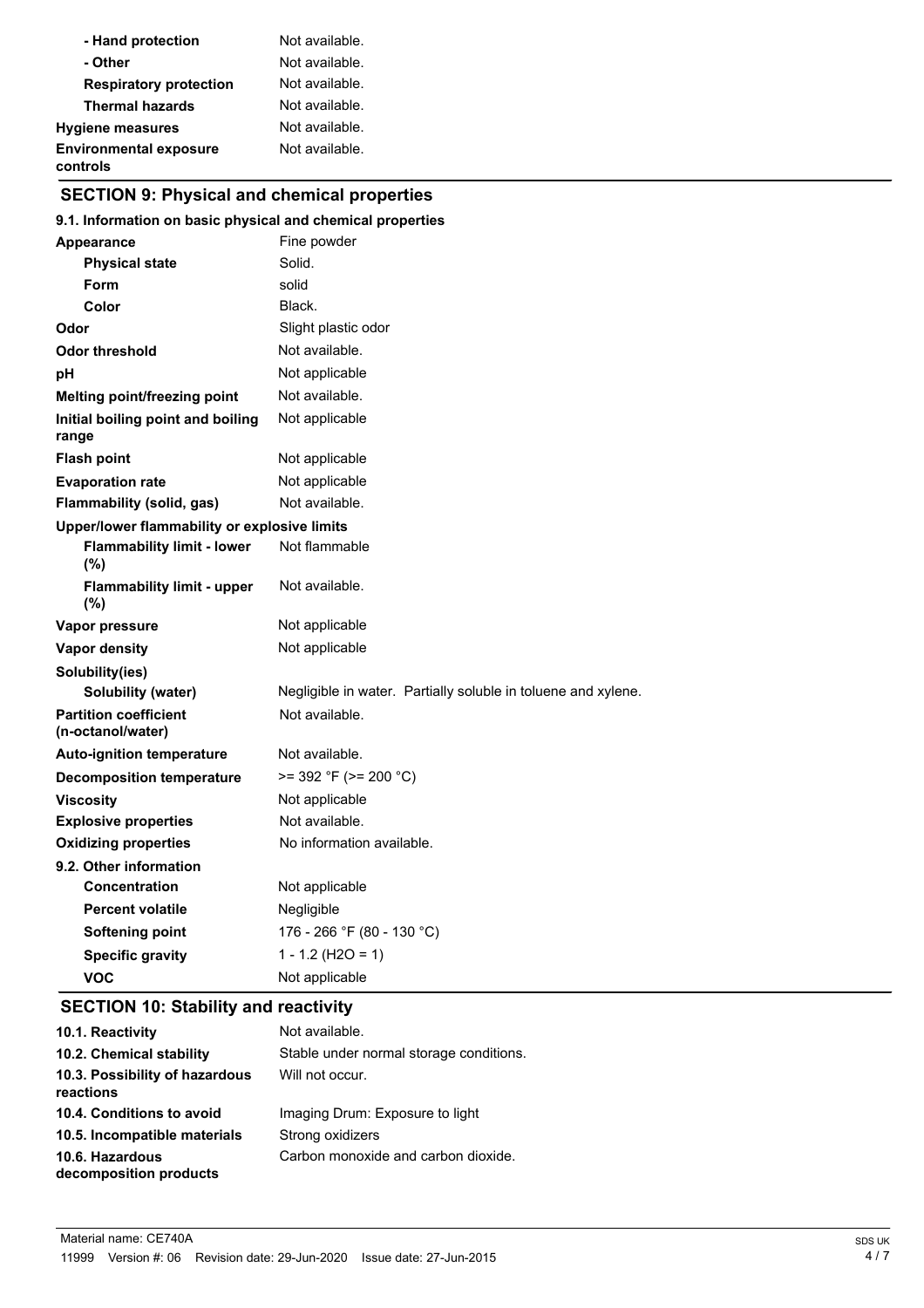| <b>SECTION 11: Toxicological information</b>           |                                                                                                                                                                                                                                                                                                                                                                                                                                                                                                                                                                                      |  |  |
|--------------------------------------------------------|--------------------------------------------------------------------------------------------------------------------------------------------------------------------------------------------------------------------------------------------------------------------------------------------------------------------------------------------------------------------------------------------------------------------------------------------------------------------------------------------------------------------------------------------------------------------------------------|--|--|
| <b>General information</b>                             | Not available.                                                                                                                                                                                                                                                                                                                                                                                                                                                                                                                                                                       |  |  |
| Information on likely routes of exposure               |                                                                                                                                                                                                                                                                                                                                                                                                                                                                                                                                                                                      |  |  |
| <b>Inhalation</b>                                      | Under normal conditions of intended use, this material is not expected to be an inhalation hazard.                                                                                                                                                                                                                                                                                                                                                                                                                                                                                   |  |  |
| <b>Skin contact</b>                                    | Contact with skin may result in mild irritation.                                                                                                                                                                                                                                                                                                                                                                                                                                                                                                                                     |  |  |
| Eye contact                                            | Contact with eyes may result in mild irritation.                                                                                                                                                                                                                                                                                                                                                                                                                                                                                                                                     |  |  |
| Ingestion                                              | Ingestion is not a likely route of exposure.                                                                                                                                                                                                                                                                                                                                                                                                                                                                                                                                         |  |  |
| <b>Symptoms</b>                                        | Not available.                                                                                                                                                                                                                                                                                                                                                                                                                                                                                                                                                                       |  |  |
| 11.1. Information on toxicological effects             |                                                                                                                                                                                                                                                                                                                                                                                                                                                                                                                                                                                      |  |  |
| <b>Acute toxicity</b>                                  | Based on available data, the classification criteria are not met.                                                                                                                                                                                                                                                                                                                                                                                                                                                                                                                    |  |  |
| <b>Components</b>                                      | <b>Test Results</b><br><b>Species</b>                                                                                                                                                                                                                                                                                                                                                                                                                                                                                                                                                |  |  |
| <b>Black Pigment</b>                                   |                                                                                                                                                                                                                                                                                                                                                                                                                                                                                                                                                                                      |  |  |
| <b>Acute</b>                                           |                                                                                                                                                                                                                                                                                                                                                                                                                                                                                                                                                                                      |  |  |
| Oral                                                   |                                                                                                                                                                                                                                                                                                                                                                                                                                                                                                                                                                                      |  |  |
| LD50                                                   | Rat<br>> 10000 mg/kg                                                                                                                                                                                                                                                                                                                                                                                                                                                                                                                                                                 |  |  |
| <b>Skin corrosion/irritation</b>                       | Based on available data, the classification criteria are not met.                                                                                                                                                                                                                                                                                                                                                                                                                                                                                                                    |  |  |
| Serious eye damage/eye<br><i>irritation</i>            | Based on available data, the classification criteria are not met.                                                                                                                                                                                                                                                                                                                                                                                                                                                                                                                    |  |  |
| <b>Respiratory sensitization</b>                       | Based on available data, the classification criteria are not met.                                                                                                                                                                                                                                                                                                                                                                                                                                                                                                                    |  |  |
| <b>Skin sensitization</b>                              | Based on available data, the classification criteria are not met.                                                                                                                                                                                                                                                                                                                                                                                                                                                                                                                    |  |  |
| Germ cell mutagenicity                                 | Negative, does not indicate mutagenic potential (Ames Test: Salmonella typhimurium)<br>Based on available data, the classification criteria are not met.                                                                                                                                                                                                                                                                                                                                                                                                                             |  |  |
| Carcinogenicity                                        | Based on available data, the classification criteria are not met.                                                                                                                                                                                                                                                                                                                                                                                                                                                                                                                    |  |  |
|                                                        | Carbon black is classified as a carcinogen by the IARC (possibly carcinogenic to humans, Group<br>2B) and by the State of California under Proposition 65. In their evaluations of carbon black, both<br>organizations indicate that exposure to carbon black, per se, does not occur when it remains<br>bound within a product matrix, specifically, rubber, ink, or paint. Carbon black is present only in a<br>bound form in this preparation. None of the other ingredients in this preparation are classified as<br>carcinogens according to ACGIH, EU, IARC, MAK, NTP or OSHA. |  |  |
| IARC Monographs. Overall Evaluation of Carcinogenicity |                                                                                                                                                                                                                                                                                                                                                                                                                                                                                                                                                                                      |  |  |
| Amorphous silica (CAS 7631-86-9)                       | 3 Not classifiable as to carcinogenicity to humans.                                                                                                                                                                                                                                                                                                                                                                                                                                                                                                                                  |  |  |
| <b>Reproductive toxicity</b>                           | Based on available data, the classification criteria are not met.                                                                                                                                                                                                                                                                                                                                                                                                                                                                                                                    |  |  |
| Specific target organ toxicity -<br>single exposure    | Based on available data, the classification criteria are not met.                                                                                                                                                                                                                                                                                                                                                                                                                                                                                                                    |  |  |
| Specific target organ toxicity -<br>repeated exposure  | Based on available data, the classification criteria are not met.                                                                                                                                                                                                                                                                                                                                                                                                                                                                                                                    |  |  |
| <b>Aspiration hazard</b>                               | Based on available data, the classification criteria are not met.                                                                                                                                                                                                                                                                                                                                                                                                                                                                                                                    |  |  |
| <b>Mixture versus substance</b><br>information         | Not available.                                                                                                                                                                                                                                                                                                                                                                                                                                                                                                                                                                       |  |  |
| <b>Other information</b>                               | Complete toxicity data are not available for this specific formulation<br>Refer to Section 2 for potential health effects and Section 4 for first aid measures.                                                                                                                                                                                                                                                                                                                                                                                                                      |  |  |

# **SECTION 12: Ecological information**

| 12.1. Toxicity                                            | LC50: > 100 mg/l, Fish, 96.00 Hours |                |                      |  |
|-----------------------------------------------------------|-------------------------------------|----------------|----------------------|--|
| <b>Product</b>                                            |                                     | <b>Species</b> | <b>Test Results</b>  |  |
| <b>CE740A</b>                                             |                                     |                |                      |  |
| <b>Aquatic</b>                                            |                                     |                |                      |  |
| Algae                                                     | ErC <sub>50</sub>                   | Algae          | > 100 mg/l, 72 Hours |  |
| Crustacea                                                 | EC50                                | Crustacea      | > 100 mg/l, 48 Hours |  |
| Fish                                                      | <b>LC50</b>                         | Fish           | > 100 mg/l, 96 Hours |  |
| 12.2. Persistence and<br>degradability                    | Not available.                      |                |                      |  |
| 12.3. Bioaccumulative potential                           | Not available.                      |                |                      |  |
| <b>Partition coefficient</b><br>n-octanol/water (log Kow) | Not available.                      |                |                      |  |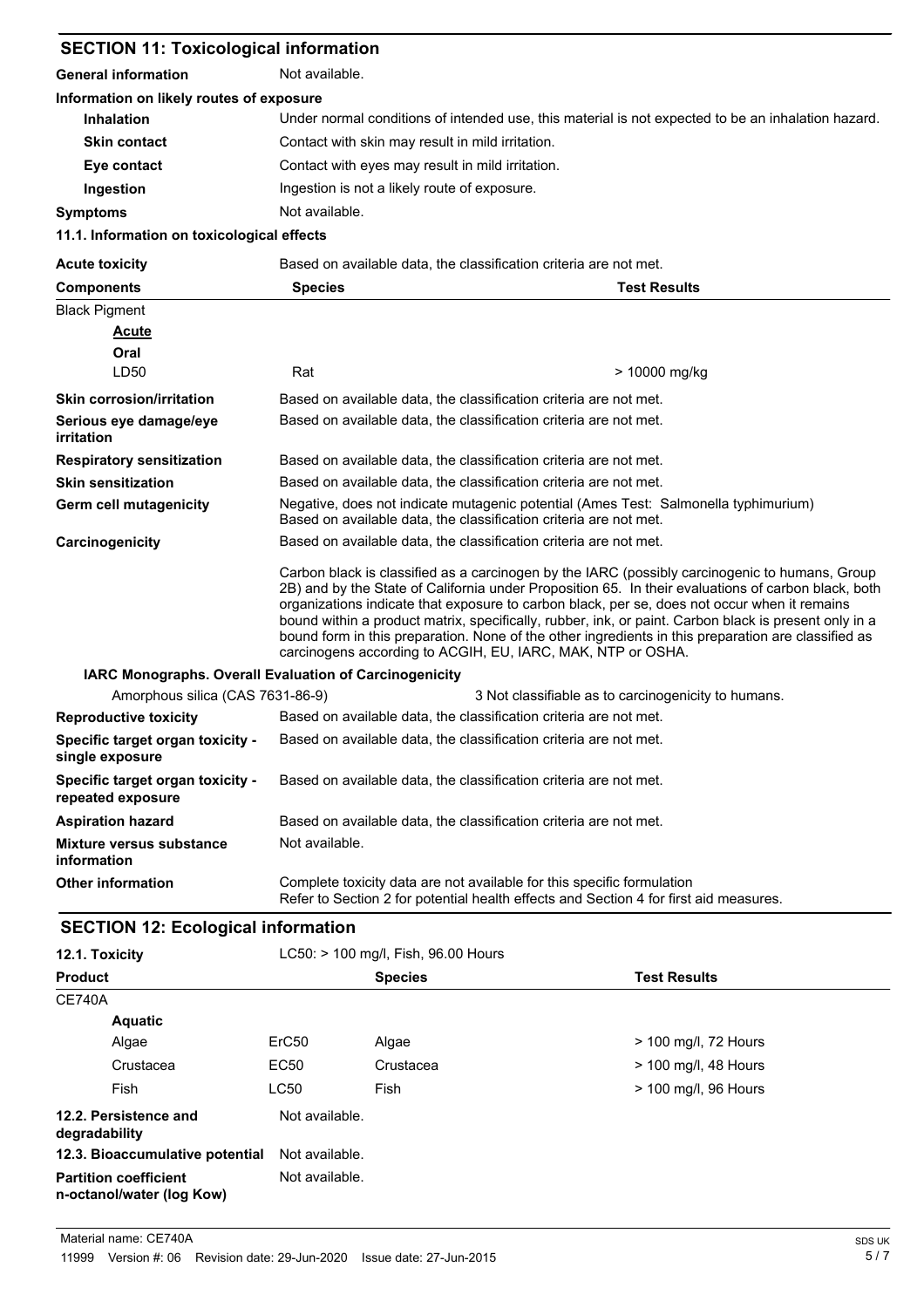| <b>Bioconcentration factor (BCF)</b>        | Not available.                                                                                                                                                                                                                                                                   |  |  |
|---------------------------------------------|----------------------------------------------------------------------------------------------------------------------------------------------------------------------------------------------------------------------------------------------------------------------------------|--|--|
| 12.4. Mobility in soil                      | Not available.                                                                                                                                                                                                                                                                   |  |  |
| 12.5. Results of PBT and vPvB<br>assessment | Not a PBT or vPvB substance or mixture.                                                                                                                                                                                                                                          |  |  |
| 12.6. Other adverse effects                 | Not available.                                                                                                                                                                                                                                                                   |  |  |
| <b>SECTION 13: Disposal considerations</b>  |                                                                                                                                                                                                                                                                                  |  |  |
| 13.1. Waste treatment methods               |                                                                                                                                                                                                                                                                                  |  |  |
| <b>Residual waste</b>                       | Not available.                                                                                                                                                                                                                                                                   |  |  |
| Contaminated packaging                      | Not available.                                                                                                                                                                                                                                                                   |  |  |
| <b>EU waste code</b>                        | Not available.                                                                                                                                                                                                                                                                   |  |  |
| Disposal methods/information                | Do not shred toner cartridge, unless dust-explosion prevention measures are taken. Finely<br>dispersed particles may form explosive mixtures in air. Dispose of in compliance with federal,<br>state, and local regulations.                                                     |  |  |
|                                             | HP's Planet Partners (trademark) supplies recycling program enables simple, convenient recycling<br>of HP original inkjet and LaserJet supplies. For more information and to determine if this service<br>is available in your location, please visit http://www.hp.com/recycle. |  |  |
| <b>SECTION 14: Transport information</b>    |                                                                                                                                                                                                                                                                                  |  |  |
| <b>Further information</b>                  | Not a dangerous good under DOT, IATA, ADR, IMDG, or RID.                                                                                                                                                                                                                         |  |  |
| <b>SECTION 15: Regulatory information</b>   |                                                                                                                                                                                                                                                                                  |  |  |
|                                             | 15.1. Safety, health and environmental regulations/legislation specific for the substance or mixture                                                                                                                                                                             |  |  |
| <b>EU</b> regulations                       |                                                                                                                                                                                                                                                                                  |  |  |
|                                             | Regulation (EC) No. 1005/2009 on substances that deplete the ozone layer, Annex I and II, as amended                                                                                                                                                                             |  |  |
| Not listed.                                 |                                                                                                                                                                                                                                                                                  |  |  |
|                                             | Regulation (EC) No. 850/2004 On persistent organic pollutants, Annex I as amended                                                                                                                                                                                                |  |  |
| Not listed.                                 |                                                                                                                                                                                                                                                                                  |  |  |
|                                             | Regulation (EU) No. 649/2012 concerning the export and import of dangerous chemicals, Annex I, Part 1 as amended                                                                                                                                                                 |  |  |
| Not listed.                                 |                                                                                                                                                                                                                                                                                  |  |  |
|                                             | Regulation (EU) No. 649/2012 concerning the export and import of dangerous chemicals, Annex I, Part 2 as amended                                                                                                                                                                 |  |  |
| Not listed.                                 | Regulation (EU) No. 649/2012 concerning the export and import of dangerous chemicals, Annex I, Part 3 as amended                                                                                                                                                                 |  |  |
| Not listed.                                 |                                                                                                                                                                                                                                                                                  |  |  |
|                                             | Regulation (EU) No. 649/2012 concerning the export and import of dangerous chemicals, Annex V as amended                                                                                                                                                                         |  |  |
| Not listed.                                 |                                                                                                                                                                                                                                                                                  |  |  |
|                                             | Regulation (EC) No. 166/2006 Annex II Pollutant Release and Transfer Registry, as amended                                                                                                                                                                                        |  |  |

#### Not listed.

#### **Authorizations**

```
Regulation (EC) No. 1907/2006, REACH Annex XIV Substances subject to authorization, as amended
Not listed.
```
#### **Restrictions on use**

**Regulation (EC) No. 1907/2006, REACH Annex XVII Substances subject to restriction on marketing and use as amended** Not listed.

**Directive 2004/37/EC: on the protection of workers from the risks related to exposure to carcinogens and mutagens at work, as amended**

Not listed.

#### **Other EU regulations**

|                             | Directive 2012/18/EU on major accident hazards involving dangerous substances, as amended                                                                                                                                                                                                                         |
|-----------------------------|-------------------------------------------------------------------------------------------------------------------------------------------------------------------------------------------------------------------------------------------------------------------------------------------------------------------|
| Not listed.                 |                                                                                                                                                                                                                                                                                                                   |
| <b>Other regulations</b>    | All chemical substances in this HP product have been notified or are exempt from notification<br>under chemical substances notification laws in the following countries: US (TSCA), EU<br>(EINECS/ELINCS), Switzerland, Canada (DSL/NDSL), Australia, Japan, Philippines, South Korea,<br>New Zealand, and China. |
| <b>Other information</b>    | This Safety Data Sheet complies with the requirements of Regulation (EU) 2015/830.<br>Classification according to Regulation (EC) No 1272/2008 as amended.                                                                                                                                                        |
| <b>National regulations</b> | Not available.                                                                                                                                                                                                                                                                                                    |

**Regulation (EC) No. 1907/2006, REACH Article 59(10) Candidate List as currently published by ECHA** Not listed.